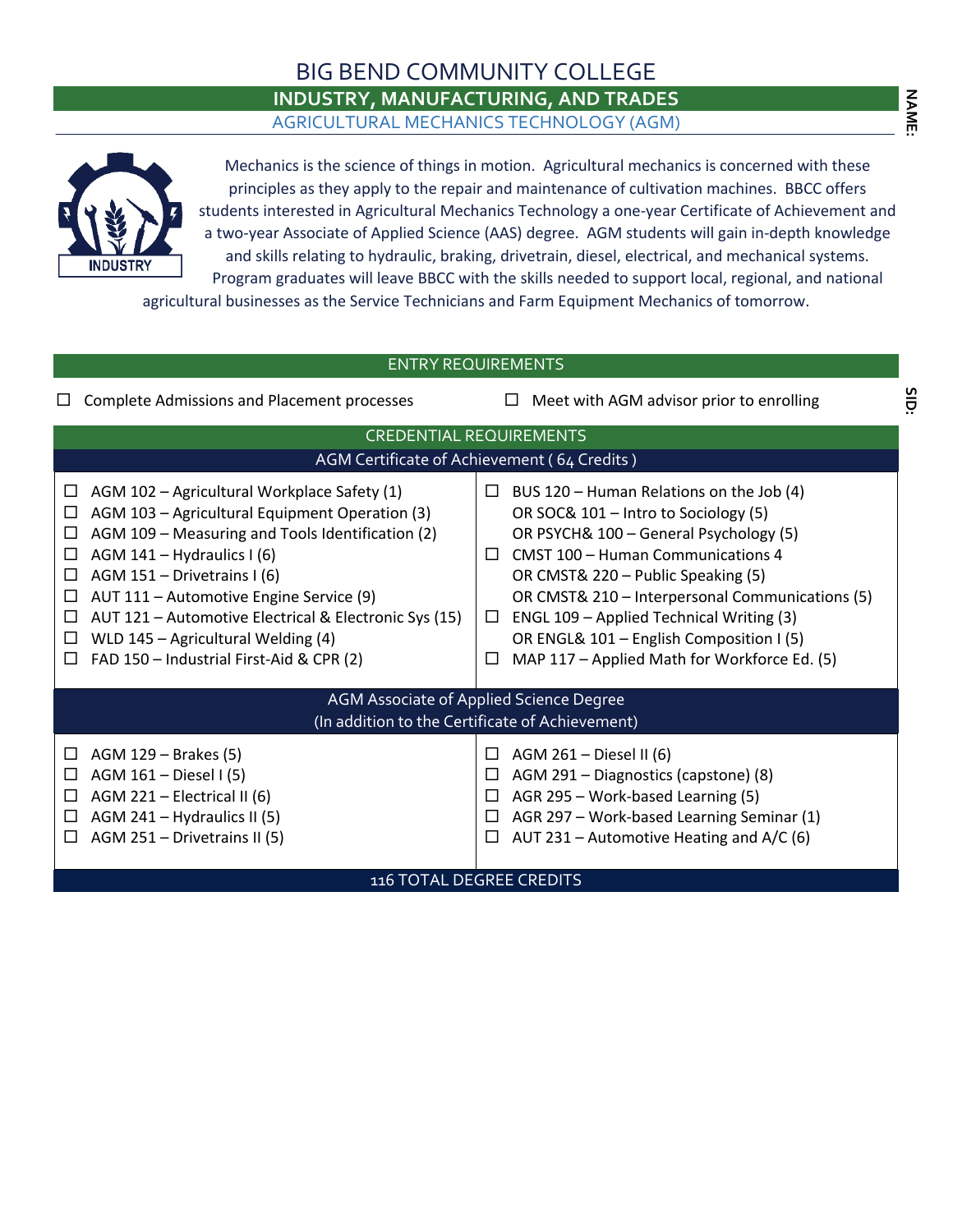## [PROGRAM/DEGREE] PRE-REQUISITE FLOW CHART

Start by talking with your assigned advisor to determine which courses to take first based on your placement scores.